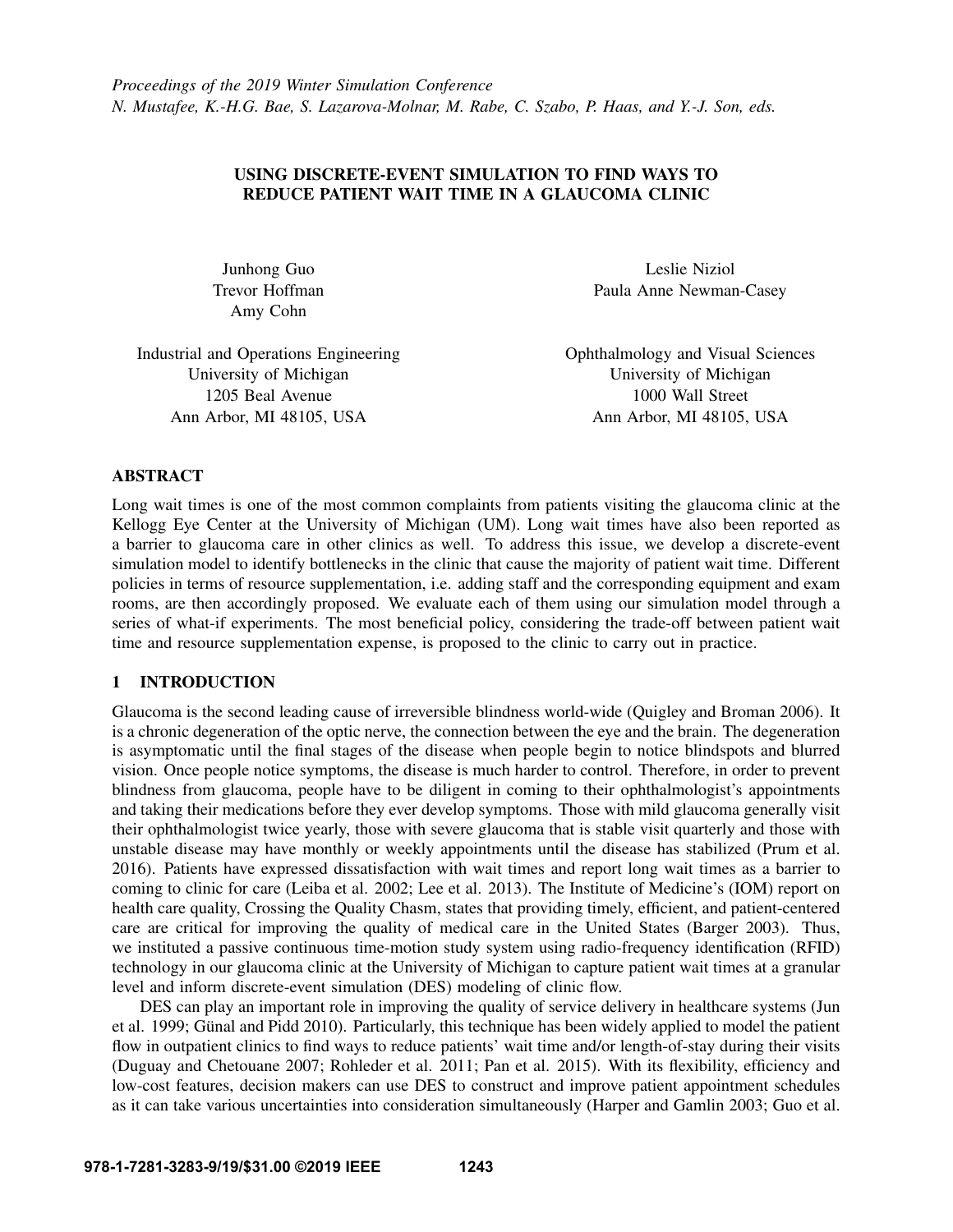[2004;](#page-10-4) [Cayirli et al. 2006;](#page-10-5) [Liang et al. 2015\)](#page-11-7). In addition, policies including resource allocation and supplementation can be efficiently evaluated before they are actually carried out [\(Norouzzadeh et al. 2015;](#page-11-8) [Yip et al. 2016;](#page-11-9) [Babashov et al. 2017;](#page-10-6) [Berg et al. 2018\)](#page-10-7). As all resources in a clinical environment are scarce and changing policies can be extremely expensive, DES can help decision makers to better manage risks in their actual clinic operations.

In this study, we use DES to identify potential ways to inform policy changes that would reduce patient wait times in the University of Michigan glaucoma clinic. Through a visualization of the resource waiting queue, we identify where bottlenecks to patient flow exist in the clinic and where the majority of patient wait time occurs. A resource supplementation strategy in terms of adding staff is then proposed, tested and evaluated. This simulation model allows us to compare different policies and justify the most appropriate one for the decision maker to implement in reality considering the trade-off between the amount of wait time reduced and the cost of the extra resources required.

The rest of this paper is organized as follows: in Section [2,](#page-1-0) we provide a detailed description of the problem that we are considering; in Section [3,](#page-3-0) we describe the DES development and the model inputs; in Section [4,](#page-5-0) we present our computational experiments; and in Section [5,](#page-10-8) we describe our conclusions.

## <span id="page-1-0"></span>2 PROBLEM STATEMENT

#### 2.1 Patient Types and Patient Flows

Patients coming to the Glaucoma clinic at UM are classified into two types: new visit patients (NP) and return visit patients. Return visit patients are further divided into 5 groups: regular (RV), visual field (VF), post-operative (PO), laser (LA) and urgent (UR). Typically, patients coming to the clinic in type NP, RV, VF and PO will first check-in at the front desk, and then wait in the main lobby to be called back into an examination room for a preliminary examination with the ophthalmic technician. The ophthalmic technician takes the first set of measurements to prepare the patient to be seen by the physician. Depending on what the physician ordered at the last examination, some patients will have a visual field test to measure peripheral vision next while others might have their eyes dilated so that the physician can examine the back of the eye, and they might go to photography for ocular imaging. Some patients in these 4 types may need to undergo all three of these steps in succession while others may need only one of these additional steps. Once the patient has dilation drops instilled, they need to wait 25 minutes before their pupils are large enough for the physician to complete the examination. If there is one resident or one fellow available at that point, patients will be examined first by one of these trainees before being examined by their attending physician. Lastly, they go to check-out where they pay for their visit and schedule their next visit before leaving the clinic. Figure [1](#page-1-1) displays the complete flow of the patient clinic visit for types NP, RV, VF and PO, but again note that not all patients will go through all steps during their visits.

For the UR patients, the only difference compared with the regular flow (Figure [1\)](#page-1-1) is that some of them will not have the attending exam performed by the attending physician.

<span id="page-1-1"></span>

Figure 1: The complete patient flow for types NP, RV, VF and PO. The dash arrow means patients may skip the following step while the solid line points to a mandatory step that patients must go through.

However, things are quite different for laser (LA) patients. At the end of the technician exam, the technicians will either dilate the LA patients' eyes or instill other medication that needs to sit for 25 minutes.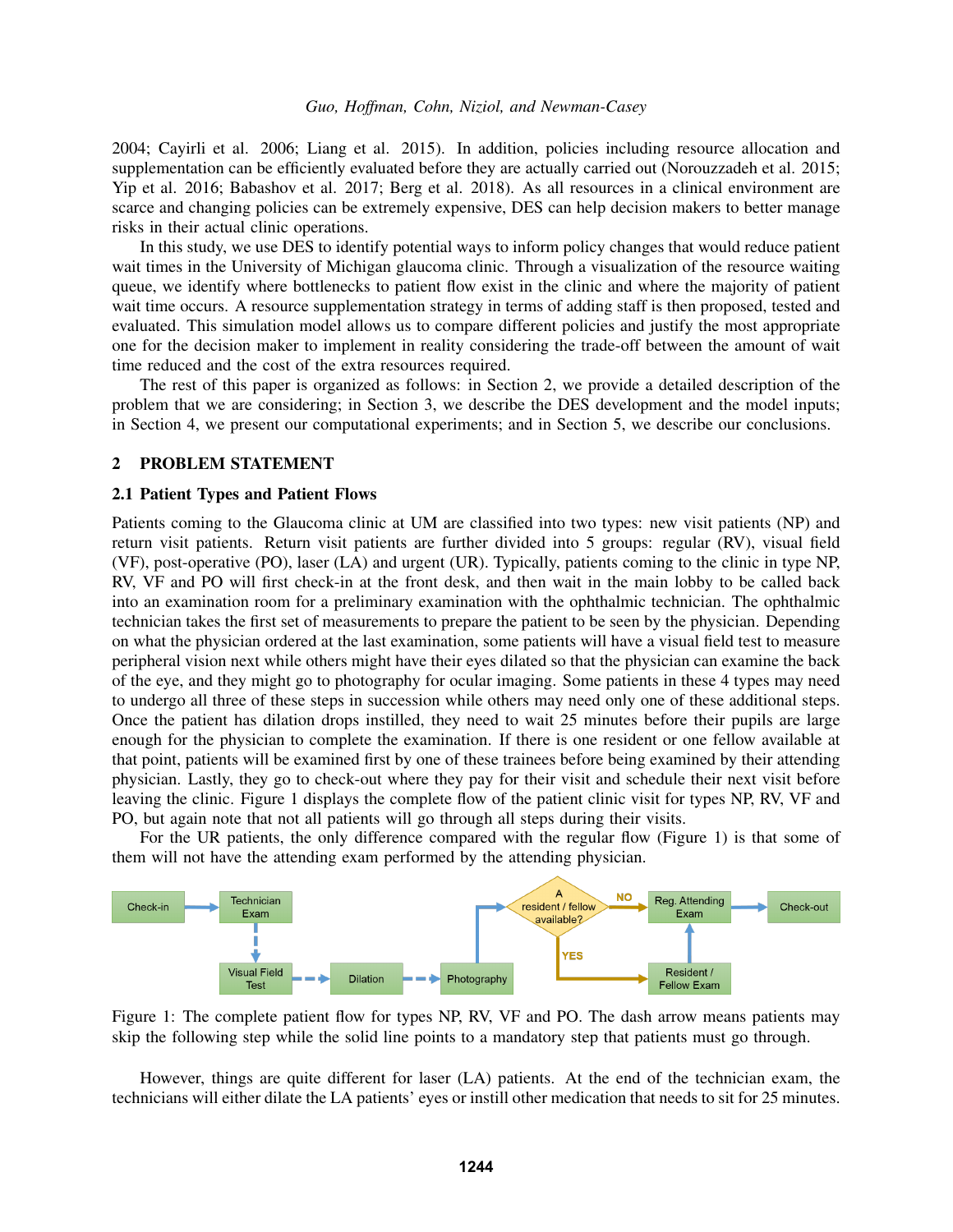LA patients do not require any testing, so they will not go to visual field or to photography, and they do not need an examination by a resident or fellow. Rather than a regular attending exam, LA patients will have a laser procedure performed by their attending physician in a special-equipped laser room. After that, LA patients wait for about one hour to have their intraocular pressure checked after the procedure and only if it is within the normal range are they discharged to check-out and go home. If the pressure is high, the attending physician is contacted for further management. A diagram illustrating the flow of LA patients is given in Figure [2.](#page-2-0)

<span id="page-2-0"></span>

Figure 2: The flow of laser type (LA) patients.

## 2.2 Clinic Resources and the Appointment Scheduling Template

The glaucoma clinic has certain assigned unique resources and certain resources that are shared with the other specialty clinics at the Kellogg Eye Center (e.g. retina and uveitis, retinal dystrophies, oculo-plastics, ocular oncology, neuro-ophthalmology, pediatrics and strabismus and comprehensive ophthalmology clinics). In the glaucoma clinic, there are 5 ophthalmic technicians to do the initial work-up and 3 medical assistants to do the visual field testing. Technicians also check eye pressure for laser patients' after their procedure. The number of residents and fellows present varies day by day, but typically, one resident or one fellow is assumed to be on duty in the clinic (Section [4.2](#page-5-1) provides a sensitivity analysis on this). Three different attending physicians are present each half-day, and each patient is assigned to their own attending physician. Laser procedures require that the laser room is available at the same time that the patient's attending physician is available, and cannot start until both are available simultaneously. Shared resources for the glaucoma clinic include the clerks at the check-in and check-out and the ophthalmic photographers. There are 2 clerks for check-in at the front desk and the 4 clerks for check-out, and they take care of patients visiting either the retina and uveitis clinic or the glaucoma clinic. There are 4 ophthalmic photographers who provide ophthalmic imaging for patients seen in all of the 8 clinics in the Kellogg Eye Center.

All resources can work in parallel, and are allocated based on the first-come-first-serve (FCFS) policy except the technicians, the physicians and the laser room. Since pressure check for laser patients takes a much shorter time, it has a higher priority than the regular technician exam in terms of requesting a technician. On the other hand, LA patients can start their laser test only when both of their attending physician and the laser room are available at the same time. Neither of these two resources can be allocated to a LA patient while the other one is still occupied by some other patient. For example, assume a laser (LA) patient and a visual field (VF) patient are both waiting to see their (same) physician, and the LA patient is available for the physician first. If the only laser room is already in use when the physician becomes available, then the VF patient will be seen by the physician first, with the LA patient waiting until both of the two resources become available. In other words, the FCFS policy for the physicians and the laser room is applied only to patients who are currently ready for that portion of the exam. Table [1](#page-3-1) provides a summary of all resources used for glaucoma clinic operations.

Patients visiting the glaucoma clinic are scheduled according to a template, where the first appointment slot is at 7:30 am and the last is at 3:30 pm. Each 15-minute interval slot in the template is specified by the appointment time, attending physician name and the patient type, and will be assigned to a matched patient. Typically, there will be 3 or 4 available appointments for each 15-minute interval, breaking down to 1-2 patients per physician every 15 minutes.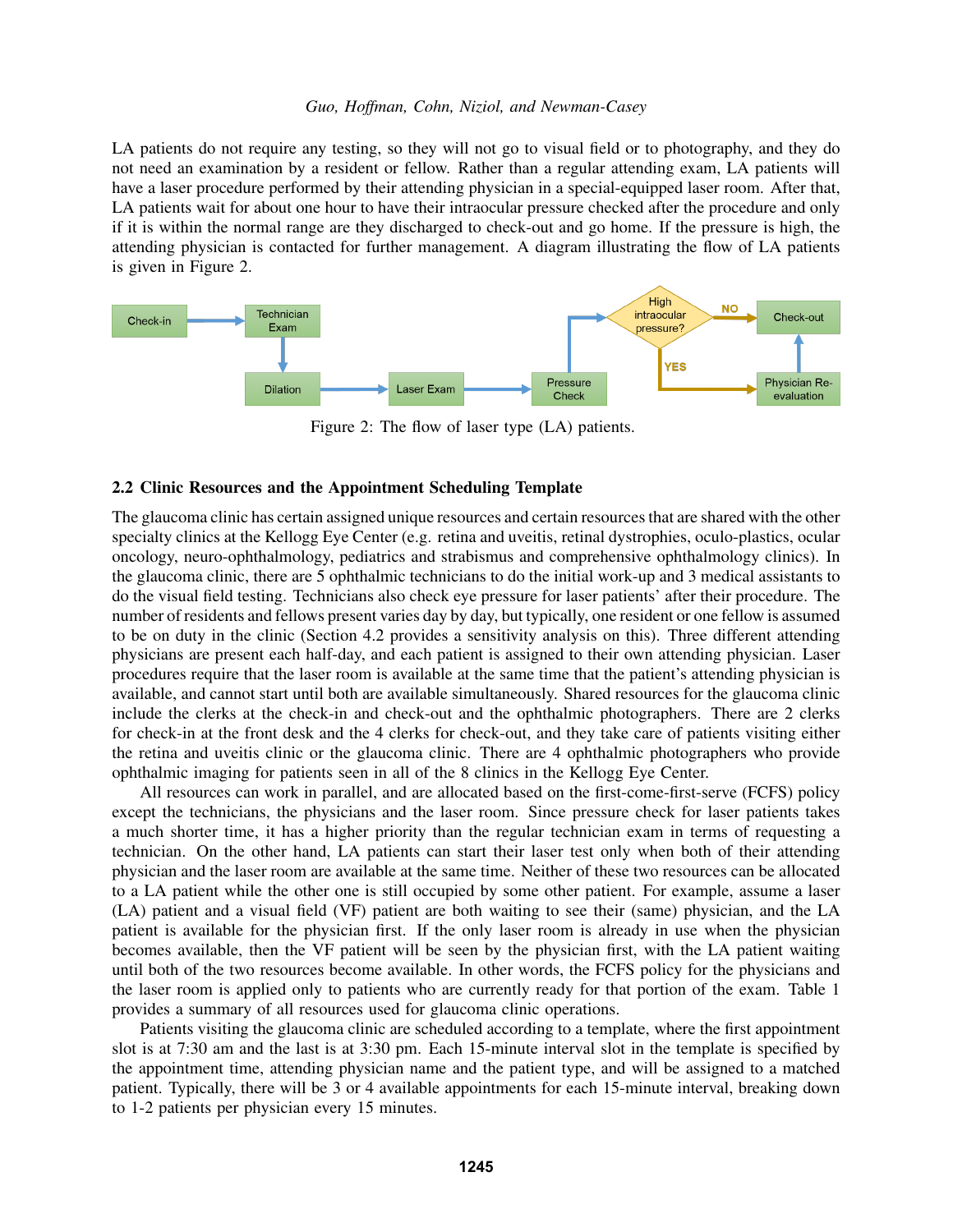<span id="page-3-1"></span>Table 1: A list of the available number of each resource, as well as the (unit of) resource(s) required for each step. Note that again, the 3 units of the physician resource are not identical, since each patient is assigned to their own attending physician for their regular attending/laser exam.

| <b>Resource &amp; Available Number</b> |                | <b>Step</b>          | <b>Required Resource (Unit)</b>  |
|----------------------------------------|----------------|----------------------|----------------------------------|
| Check-in Clerk                         | $\overline{2}$ | Check-in             | Check-in Clerk $(1)$             |
| Technician                             | 5              | Technician Exam      | Technician (1)                   |
| Medical Assistant                      | 3              | Visual Field Test    | Medical Assistant (1)            |
| Photographer                           | 4              | Photography          | Photographer $(1)$               |
| Resident                               | Variable       | Resident/Fellow Exam | Resident (1) or Fellow (1)       |
| Fellow                                 | Variable       | Reg. Attending Exam  | Physician $(1)$                  |
| Physician                              | 3              | Laser Exam           | Physician (1) and Laser Room (1) |
| Laser Room                             | 1              | Pressure Check       | Technician (1)                   |
| Check-out Clerk                        | 4              | Check-out            | Check-out Clerk (1)              |

# <span id="page-3-0"></span>3 SIMULATION MODEL

# <span id="page-3-3"></span>3.1 Model Input and Assumptions

The template we use here contains in total 80 slots (patients). A brief summary of this template is provided in Table [2.](#page-3-2) Though the patients actually coming to the clinic is on average 25% fewer than the total slots, we simulate patient flows fully based on this template. We view this assumption reasonable because for model validation, the average patient wait times across all different scenarios (days) should be close to the numbers from simulating the templated schedule, since there is extreme variability in the no-show rate and the urgent add-ons (for example, there are days, such as when there is a severe winter storm, where 50% of patients will not show up while there are other days where the schedule will be booked to 120% of capacity because of a great number of urgent add-ons). In addition, Modeling the full template enables us to accordingly propose policies and strategies for when the capacity of the clinic reaches its maximum utilization among regular days, which makes more sense from the perspective of policy deployment.

<span id="page-3-2"></span>Table 2: The number and percentage of slots in the template for patients in each type as well as the values for the AM / PM sessions respectively.

|         | <b>Total</b> | <b>NP</b> | RV    | VF    | PO    |         | <b>UR</b> | <b>AM Session</b> | <b>PM</b> Session |
|---------|--------------|-----------|-------|-------|-------|---------|-----------|-------------------|-------------------|
| Number  | 80           |           | 30    |       |       |         |           | 44                | 36                |
| Percent | $100\%$      | 10%       | 37.5% | 33.8% | 13.8% | $3.8\%$ | $.2\%$    | 55%               | $45\%$            |

Although patients are all assigned an appointment time, their actual arrival time may deviate from the assigned one. According to electronic health record data, patients come an average of 10.44 minutes early with a standard deviation (SD) of 19.78. To incorporate this variability in our model, we could not use a well-known distribution because none could be tuned to fit our data. Instead, we simulate this time deviation between patient's appointment time and arrival time based on normalized frequencies which we calculate directly from the electronic health record data.

Some patients will skip certain steps in the complete patient flow (Table [3\)](#page-4-0). The value in each cell in Table [3](#page-4-0) corresponds to the probability that patients in the specified type will complete each step during their visit. We calculate these values from the electronic health record data. For simplicity, we further assume that none of the LA patients will actually have a repeat evaluation by their attending physician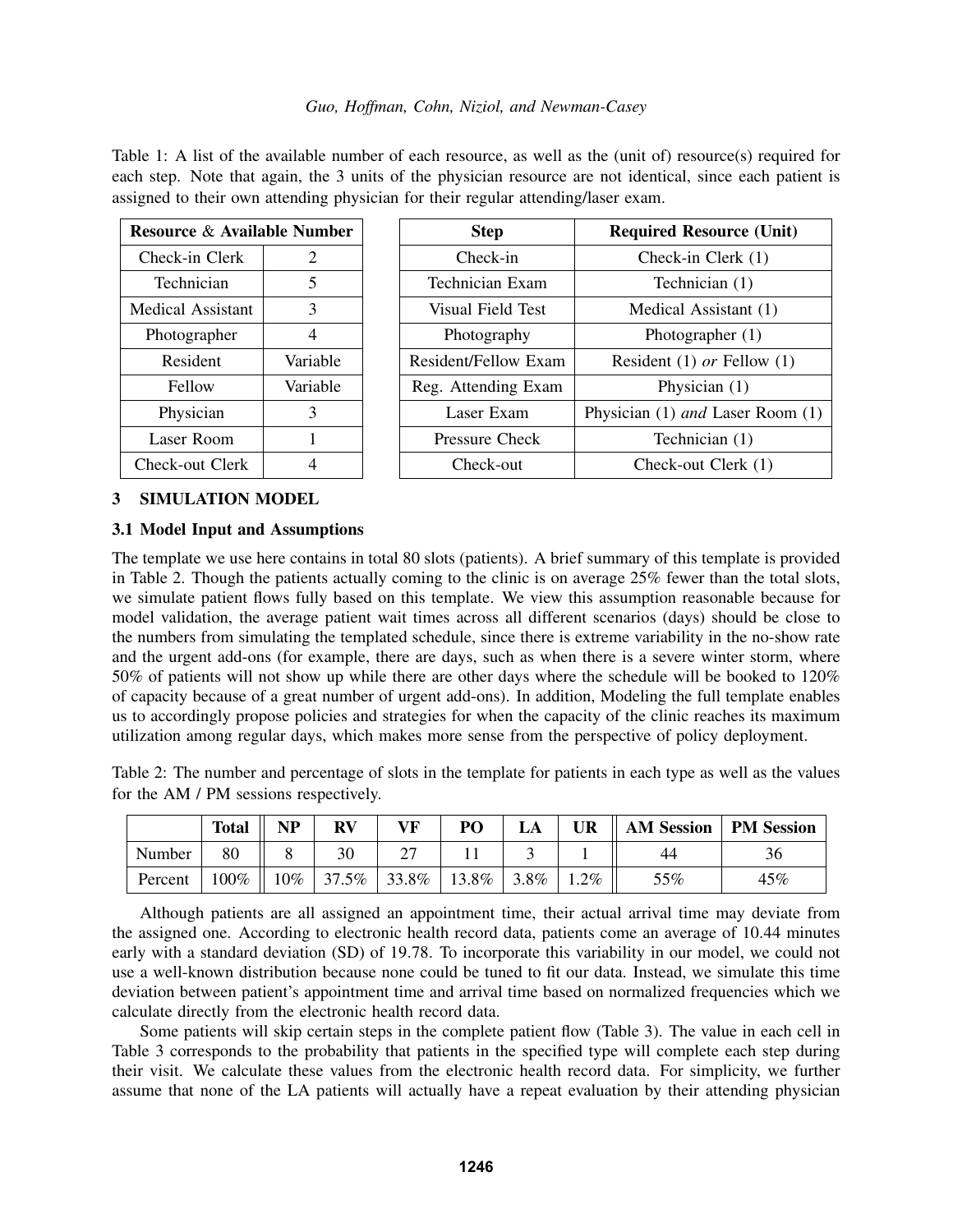after the intraocular pressure check, since this scenario rarely happens ( $\lt 5\%$ ); we do not have sufficient data to estimate this rate or the corresponding processing time precisely.

|                             | <b>NP</b> | $\bf RV$ | VF    | PO <sub>1</sub> | LA       | UR       |
|-----------------------------|-----------|----------|-------|-----------------|----------|----------|
| <b>Check-in</b>             |           |          |       |                 |          |          |
| <b>Technician Exam</b>      |           |          |       |                 |          |          |
| <b>Visual Field Test</b>    | 0.722     | 0.085    |       | 0               | 0        | 0        |
| <b>Dilation</b>             | 0.61      | 0.223    | 0.435 | 0.071           | 1        | 0.4      |
| <b>Photography</b>          | 0.754     | 0.138    | 0.371 | 0.012           | $\Omega$ | $\Omega$ |
| <b>Resident/Fellow Exam</b> |           |          |       |                 | 0        |          |
| <b>Reg. Attending Exam</b>  |           |          |       |                 | 0        | 0.2      |
| <b>Laser Exam</b>           | $\Omega$  | 0        | 0     | 0               | 1        | 0        |
| <b>Pressure Check</b>       | 0         | 0        | 0     | 0               | 1        | $\Omega$ |
| <b>Check-out</b>            |           |          |       |                 |          |          |

<span id="page-4-0"></span>Table 3: The probability of patients in each type completing each step respectively during their clinic visits.

The process time for different steps in clinic (with the exception of dilation, which takes an invariant 25 minutes) are all simulated by a log-normal distribution, which is a common distribution for modeling service durations for medical procedures [\(Berg et al. 2010;](#page-10-9) [Erdogan and Denton 2013\)](#page-10-10). Parameters of the log-normal distribution for each step in the clinic are further stratified by patient types, and are calculated based on the data collected from clinical operations over a 6-month period (January 5, 2018 - July 3, 2018) using RFID technology to conduct passive time-motion studies for patients and providers.

Transit time, the gap between the time when the resource(s) are available for the next patient and the time this patient starts the corresponding activity, is also taken into consideration in our study, as it takes time for both providers and patients to move between locations. Currently, this transit time is simulated as a bounded normal distribution (with min/max boundaries) with parameters based on the judgment of physicians and staff in the clinic.

We define patient wait time as the period that our patients are not accompanied by any care provider or staff after they check-in at the front desk. The only exception is the approximate one-hour waiting period for LA patients before they can have their pressure checked, which is treated as a special part of the laser procedure and thus is not added to their total wait times. All transit times are counted into patient wait times. We count transit time as patient wait time because the RFID passive time-motion studies count this time as wait time, and we want to be able to compare the RFID data and the simulated results directly.

For greater accuracy, we also incorporate patient flow through the retina clinic into our model in a rough 3-step procedure: check-in, stay, and check-out, since the usage of both check-in and check-out is shared between glaucoma and retina patients. We assume that the total number of patients visiting the retina clinic ranges from 50 to 130 with an equal probability, the arrival time is uniformly distributed from 7:20 AM to 3:40 PM, and the visit time (length-of-stay) follows a triangular distribution (min = 60, max = 120, mode = 80 minutes). These assumptions and parameter values are abstracted from the electronic health record and justified by discussion with clinic physicians and staff.

## 3.2 Model Validation

We verified the simulation model using the RFID time-motion study data. We compared the actual and simulated wait times. The results from the simulation model were found to be close to reality (taking both the no-show rate and the urgent add-ons into consideration). In addition, we verified the simulated clinic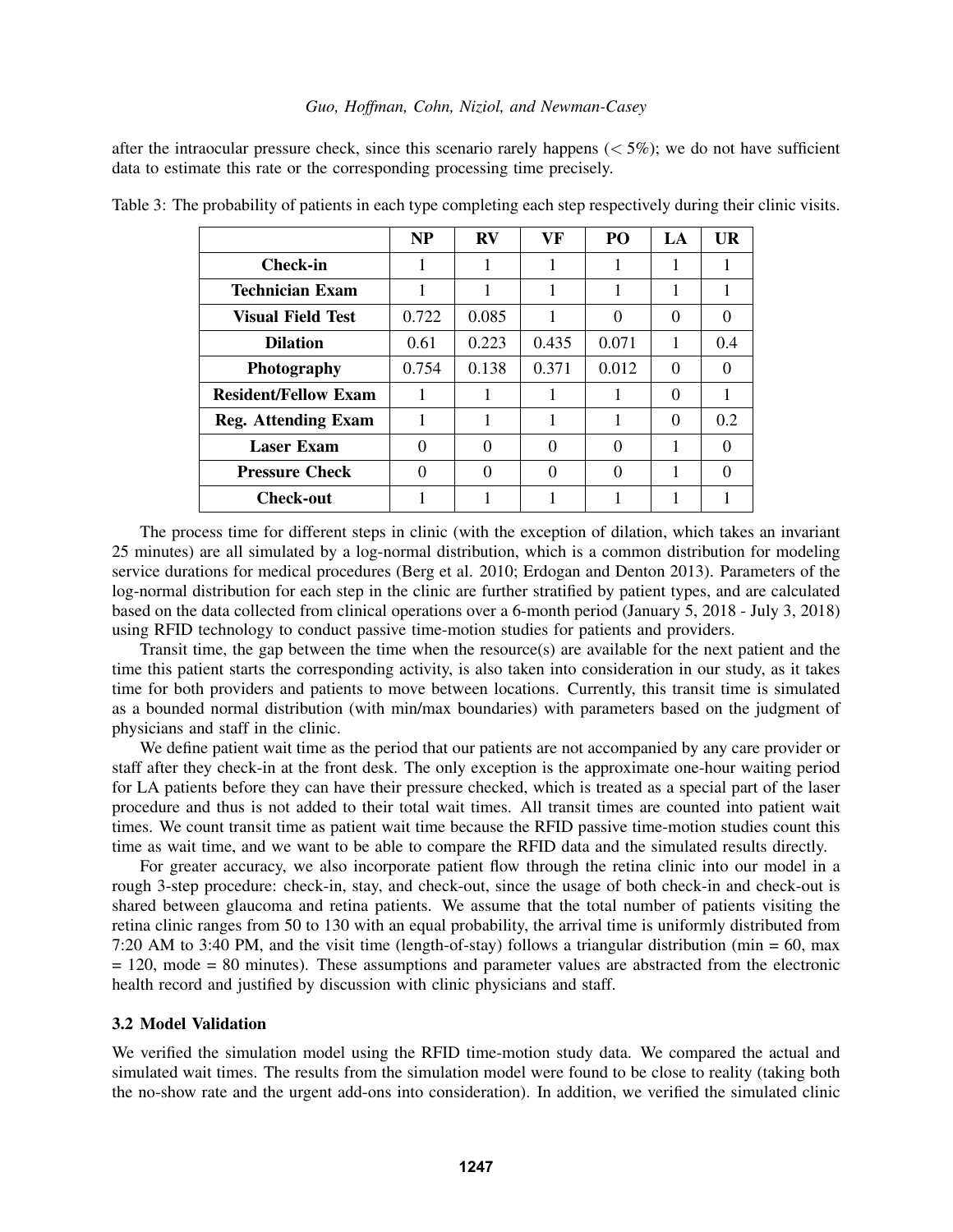with our physician collaborator via visualizations of the waiting queues (see Section [4.3\)](#page-6-0), and we agreed that the simulation model is accurate enough to evaluate and inform clinic policy changes.

# <span id="page-5-0"></span>4 COMPUTATIONAL RESULTS

In this section, we first present simulation results for the current-state scenario. We then provide a sensitivity analysis varying the number of residents and fellows available in the clinic to see patients. Next, we identify the bottleneck that causes the majority of patient wait time using visualizations of the waiting queues of different clinic resources. Lastly, a resource supplementation policy for reducing patient wait time is evaluated. We build our simulation model in Python (*version 3.6.5*) using the SimPy package (*version 3.0.10*), and all experiments here are simulated with 20,000 replications to ensure convergent results.

# 4.1 Current-state Scenario

We ran our simulation model using all inputs and parameters introduced in Section [3.1.](#page-3-3) We assumed there was 1 resident present during both the AM and PM session. Table [4](#page-5-2) and Table [5](#page-5-3) below show the mean and the standard deviation (SD) of patients' length-of-stay (LOS) and wait time, respectively, for their visits. The proportion of patient's wait time relative to their overall visit time was as follows: 38.23% for NP, 57.49% for RV, 48.59% for VF, 48.85% for PO, 49.50% for LA and 68.61% for UR. These results drove our motivation for proposing policies to reduce wait time and improve the quality of the healthcare service.

<span id="page-5-2"></span>

| LOS (minutes) | NP     | <b>RV</b> | VF     | PO    | LA     | UR     |
|---------------|--------|-----------|--------|-------|--------|--------|
| <b>Mean</b>   | 166.38 | 105.43    | 145.06 | 82.35 | 228.08 | 111.59 |
| SD            | 47.54  | 36.24     | 41.87  | 33.44 | 30.28  | 30.60  |

Table 4: Statistical summary of patients' length-of-stay (LOS) by each patient type.

<span id="page-5-3"></span>

| Wait Time (minutes) | NP    | <b>RV</b> | VF    | PO    | LA     | UR    |
|---------------------|-------|-----------|-------|-------|--------|-------|
| Mean                | 63.61 | 60.61     | 70.48 | 40.23 | 112.91 | 76.56 |
| SD                  | 31.59 | 30.13     | 32.84 | 28.85 | 26.35  | C CC  |

Table 5: Statistical summary of patients' wait time by each patient type.

# <span id="page-5-1"></span>4.2 Sensitivity Analysis on the Number of Residents / Fellows

The number of residents and fellows available in the clinic varies day by day because they share their time between the clinic and the operating room, and this is different from other resources. If the operating room is very busy on a day, there may not be any trainees present in the clinic. Therefore, it is important for us to understand how this uncertainty impacts the simulation results. We tested the number of residents and fellows by varying them from 0 to 2 independently. Table [6](#page-6-1) displays the corresponding wait time results.

These experiments show that patients' wait time did not fluctuate significantly when the number of residents and fellows changed. This conclusion matches our expectation, as a patient will do this additional exam only if there is one such trainee available at the time when this patient is ready to go to see his/her physician (if on the contrary there is no one available, the patient will skip this step and directly go to do/wait for his/her attending exam). Therefore, varying the number of these resources in the clinic should neither aggravate nor mitigate the congestion of the patient flows substantially. The very slight incremental increase in wait time as the number of residents/fellows grows is mainly caused by the transit time, because when this number increases, more patients are able to be examined by a trainee before their regular attending exams and the corresponding transit times for this additional step are counted as their wait times. Given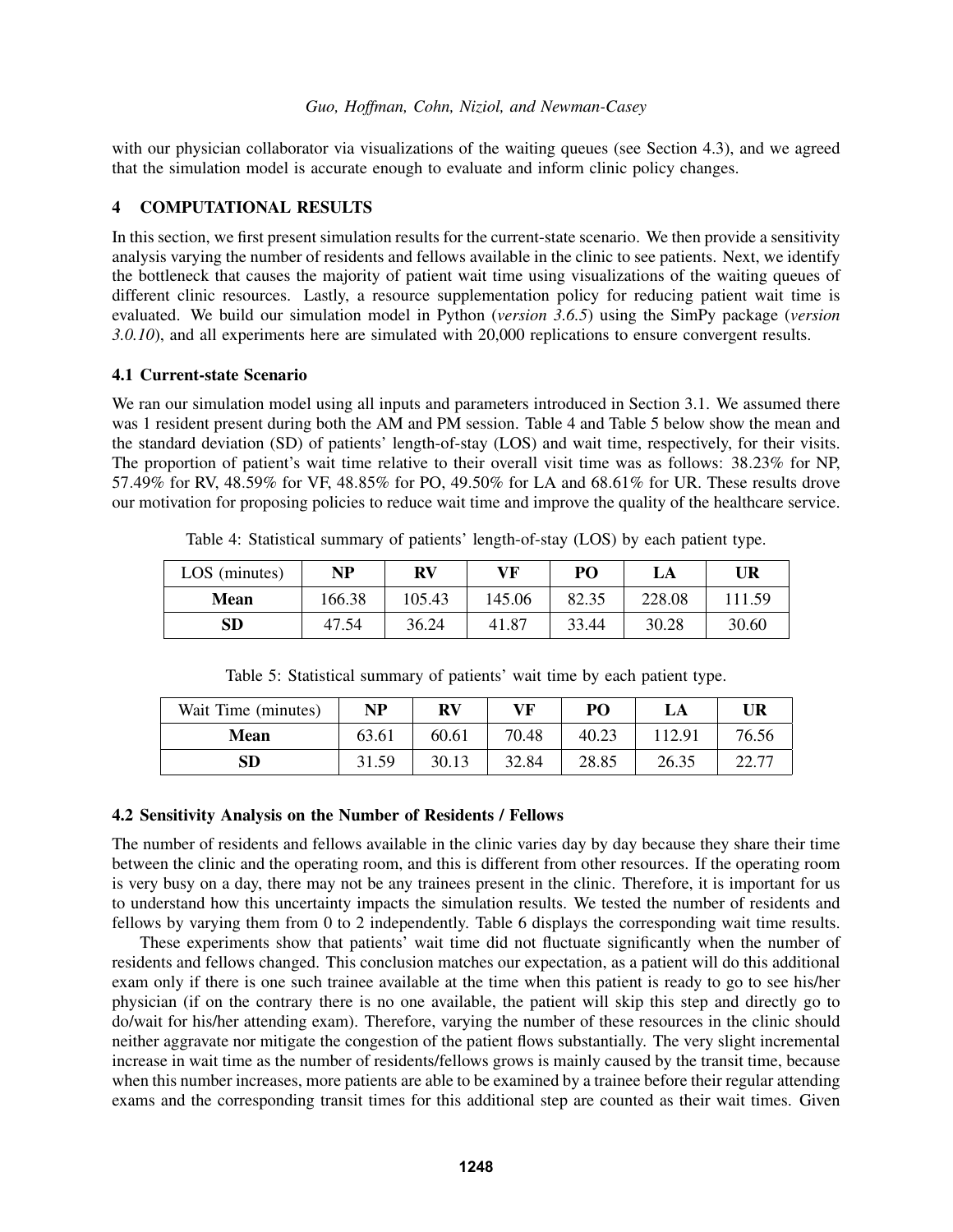|                           | $F = 0$<br>Wait Time |        | $F = 1$   |        |           | $F = 2$ |           |
|---------------------------|----------------------|--------|-----------|--------|-----------|---------|-----------|
| (minutes)                 |                      | Mean   | <b>SD</b> | Mean   | <b>SD</b> | Mean    | <b>SD</b> |
|                           | NP                   | 62.92  | 31.22     | 63.48  | 31.41     | 64.06   | 31.76     |
|                           | <b>RV</b>            | 60.31  | 30.1      | 60.48  | 30.08     | 60.67   | 30.05     |
|                           | VF                   | 70.19  | 32.82     | 70.4   | 32.82     | 70.62   | 32.87     |
| $\mathbf{R} = \mathbf{0}$ | PO                   | 39.64  | 28.85     | 40.14  | 28.84     | 40.59   | 28.87     |
|                           | LA                   | 112.33 | 25.98     | 112.64 | 25.96     | 113.15  | 26.39     |
|                           | <b>UR</b>            | 76.33  | 23.00     | 76.31  | 22.57     | 76.57   | 22.81     |
|                           | NP                   | 63.61  | 31.59     | 63.98  | 31.72     | 64.38   | 31.91     |
|                           | <b>RV</b>            | 60.61  | 30.13     | 60.79  | 30.22     | 60.99   | 30.19     |
|                           | <b>VF</b>            | 70.48  | 32.84     | 70.74  | 32.96     | 70.85   | 33.00     |
| $R = 1$                   | PO                   | 40.23  | 28.85     | 40.66  | 28.93     | 40.78   | 29.08     |
|                           | LA                   | 112.91 | 26.35     | 113.54 | 26.34     | 113.96  | 26.41     |
|                           | <b>UR</b>            | 76.56  | 22.77     | 76.55  | 22.75     | 76.75   | 22.86     |
|                           | NP                   | 64.07  | 31.79     | 64.39  | 31.89     | 64.60   | 31.98     |
|                           | <b>RV</b>            | 60.80  | 30.16     | 60.91  | 30.11     | 61.07   | 30.13     |
|                           | <b>VF</b>            | 70.64  | 32.89     | 70.88  | 32.95     | 70.99   | 33.02     |
| $R = 2$                   | PO <sub>1</sub>      | 40.65  | 28.93     | 40.69  | 28.95     | 40.90   | 29.11     |
|                           | LA                   | 113.23 | 26.48     | 113.97 | 26.45     | 114.47  | 26.56     |
|                           | <b>UR</b>            | 76.58  | 22.80     | 76.70  | 23.08     | 76.81   | 22.75     |

<span id="page-6-1"></span>Table 6: The mean and standard deviation (SD) of patients' wait time by varying the number of residents (R) and fellows (F) present in the clinic.

that our simulation model is not sensitive to these uncertain resources, for the rest of the experiments in this section, we assume that there is 1 resident available during both the morning and the afternoon sessions.

# <span id="page-6-0"></span>4.3 Bottleneck in Patient Flow

In order to reduce patients' wait time during their clinic visits, we need to identify the causes of wait time. We stratified the mean values of patient wait time by visit type and process step. The results from this simulation are listed in Table [7.](#page-7-0)

The majority of the wait time took place when patients were waiting for the technician exam. A smaller portion of the wait time occurred when patients waited for visual field tests, the attending/laser exam and the post-laser procedure pressure check. The wait time for all other steps was negligible, as it corresponded to transit time plus the 25-minute dilation time.

Figures [3,](#page-7-1) [4](#page-8-0) and [5](#page-8-0) visualize the waiting queue for requesting the technician resource, the medical assistant resource and the physician resource respectively. The x-axis displays the time of a day while the y-axis shows the average number of patients waiting for the corresponding resource. From these visualizations, we find the following:

- 1. The technician resource was in high demand at almost all times for both the AM and PM sessions, which resulted in a substantial patient wait time as shown in Table [7.](#page-7-0)
- 2. The number of patients waiting for the technician resource reached its peak of 10 patients waiting immediately after the clinic started operating at 7:30 am.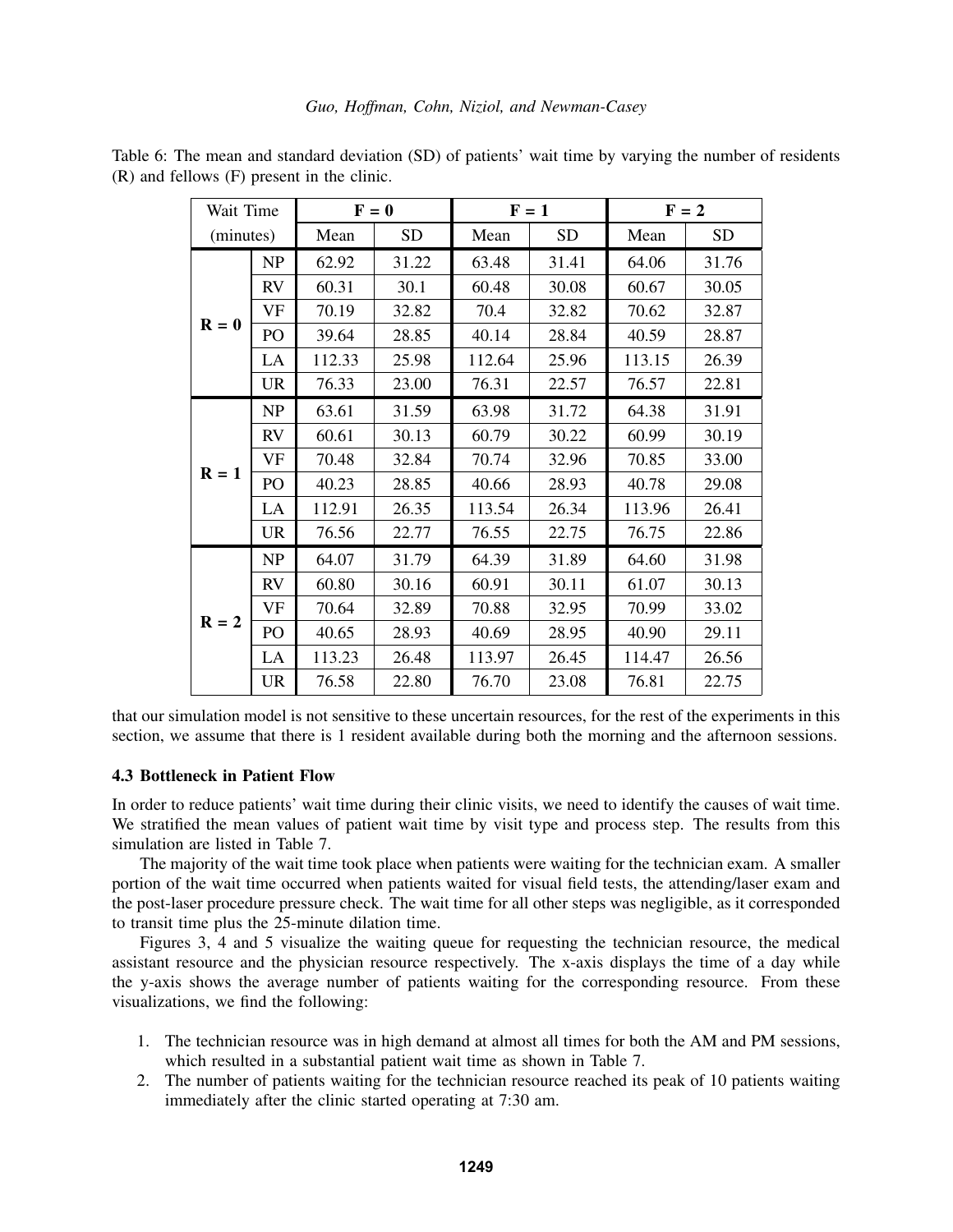<span id="page-7-0"></span>Table 7: The mean value of patient wait time stratified by different steps, where "-" means it's not applicable as no patients in the specific type will go through the specific step during their visits. Note that if a patient is determined to not go through a specific step, then this patient will not be counted into the calculation of the corresponding wait time for that specific step.

| (minutes)                   | <b>NP</b> | $\mathbf{R}\mathbf{V}$ | VF    | PO                       | LA    | <b>UR</b>                | Overall |
|-----------------------------|-----------|------------------------|-------|--------------------------|-------|--------------------------|---------|
| Technician Exam             | 30.45     | 41.70                  | 40.54 | 26.58                    | 63.59 | 61.90                    | 39.18   |
| <b>Visual Field Test</b>    | 4.92      | 6.53                   | 5.62  |                          |       |                          | 5.57    |
| <b>Dilation</b>             | 25.00     | 25.00                  | 25.00 | 25.00                    | 25.00 | 25.00                    | 25.00   |
| Photography                 | 1.03      | 1.04                   | 1.04  | 1.04                     |       | $\overline{\phantom{0}}$ | 1.04    |
| <b>Resident/Fellow Exam</b> | 1.01      | 1.01                   | 1.01  | 1.01                     |       | 1.01                     | 1.01    |
| <b>Attending/Laser Exam</b> | 12.30     | 11.37                  | 11.75 | 10.52                    | 17.23 | 16.65                    | 11.71   |
| <b>Pressure Check</b>       |           |                        | -     | $\overline{\phantom{0}}$ | 6.08  | $\overline{\phantom{0}}$ | 6.08    |
| <b>Check-out</b>            | 1.01      | 1.01                   | 1.01  | 1.01                     | 1.02  | 1.02                     | 1.01    |

<span id="page-7-1"></span>3. Attending physicians did not have a lunch break, though there is a 1.5-hour gap between the AM and the PM session with no appointment slots in the appointment template. Attending physicians stayed in clinic for an average of 3 hours later than the last patient's appointment time.



Figure 3: Average number of patients waiting for the technician resource.

From discussions with the clinic staff, we find that our findings match what technicians and physicians experience. For example, technicians usually find a crowd of people waiting in the main waiting area when they arrive in the clinic at 7:30 AM. Physicians report that they typically finish the last patient exam at 6:30 PM though the last patient is scheduled at 3:30 PM.

In addition, as the queue for the technician resource is consistently long across the whole day, we do not expect the wait time to be reduced significantly through a traditional approach like shifting slots in the templates without supplying extra resources. Therefore, we focus on testing alternative strategies for adding extra available resources (staff and corresponding examination rooms) to improve patient wait time.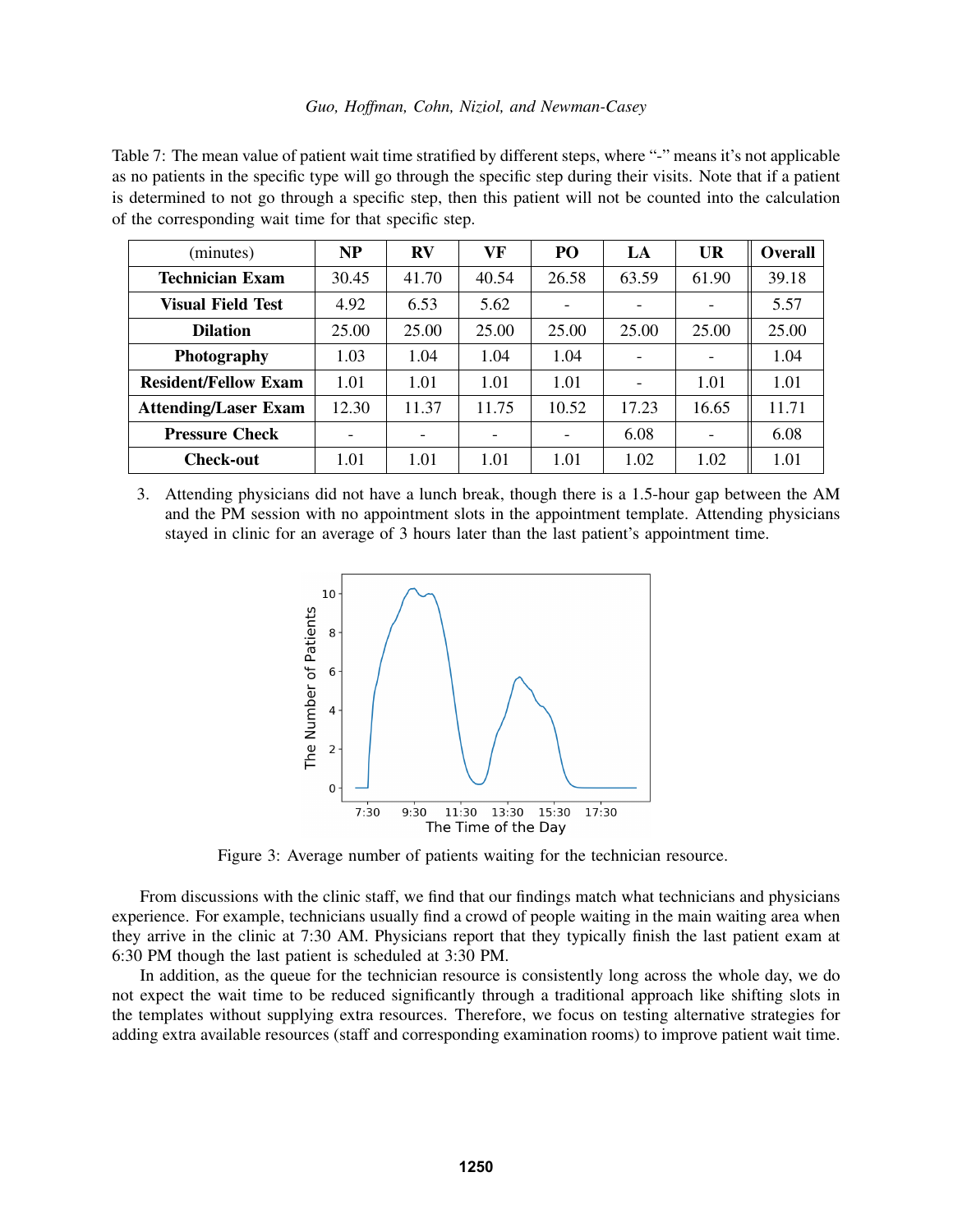<span id="page-8-0"></span>

Figure 4: Average number of patients waiting for the medical assistant resource.



Figure 5: Average number of patients waiting for the physician resource.

## 4.4 Proposed Policy

As indicated in Section [4.3,](#page-6-0) the major portion of patient wait time occurs at the technician step of patient flow, and the technician resource is consistently in high demand throughout the clinic day. Thus, the most straightforward way to reduce the wait time would be increasing the number of the technician resources, i.e. hiring more technicians and equipping correspondingly more technician exam rooms. The glaucoma clinic at UM currently has 3 available rooms that could be converted into technician exam rooms. However, undertaking construction and hiring additional ophthalmic technicians is expensive. We use the model we developed here to do a series of what-if experiments, considering adding 1, 2 or 3 extra technicians and associated exam rooms, to help propose the most appropriate strategy.

From Table [8,](#page-8-1) patient wait time can be significantly reduced by increasing staffing by one technician with a corresponding exam room. It will further decrease if a second technician is added, in both cases without placing much more pressure on the rest of steps in the patient flow (see Table [9\)](#page-9-0). For example, for an RV patient, wait time decreased by 18.56 minutes (30.6%) when one technician was added, by 27.46 minutes (45.3%) when two technicians were added, and by 31.41 minutes (51.8%) when three technicians were added. Considering the cost of deploying additional technicians, we conclude that adding 2 extra units of the technician resource would be the most efficient strategy for reducing patient wait time in the clinic. Figures [6,](#page-9-1) [7](#page-9-2) and [8](#page-9-2) provide the same visualizations of the waiting queues as above but with the number of the technician resources increased by two, which demonstrates that the peak number of patients waiting for the technician decreased from ten to four.

| (minutes) | 5 Technicians | <b>6 Technicians</b> | <b>7 Technicians</b> | 8 Technicians |
|-----------|---------------|----------------------|----------------------|---------------|
| <b>NP</b> | 63.61         | 55.20                | 50.86                | 48.22         |
| $\bf RV$  | 60.61         | 42.05                | 33.15                | 29.20         |
| VF        | 70.48         | 55.70                | 48.47                | 45.01         |
| PO        | 40.23         | 29.33                | 25.04                | 23.36         |
| LA        | 112.91        | 76.01                | 58.40                | 54.79         |
| UR        | 76.56         | 51.79                | 35.51                | 26.30         |

<span id="page-8-1"></span>Table 8: The mean value of patient wait time in different type when there are 5, 6, 7 or 8 technicians present in the clinic respectively.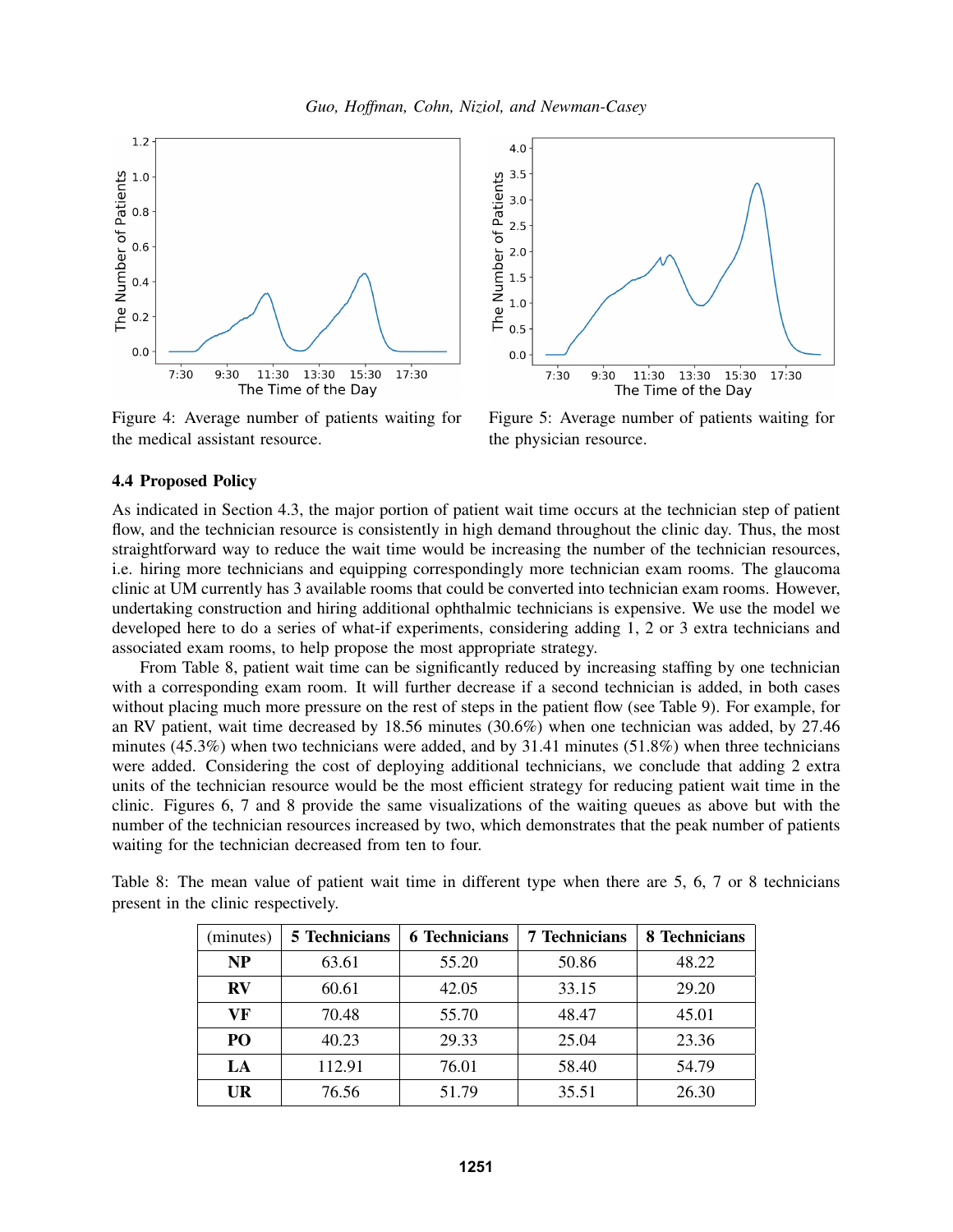<span id="page-9-0"></span>Table 9: The mean value of patient wait time for different step when there are 5, 6, 7 or 8 technicians present in the clinic respectively.

<span id="page-9-1"></span>

| (minutes)                   | <b>5</b> Technicians | <b>6 Technicians</b> | <b>7 Technicians</b> | 8 Technicians |
|-----------------------------|----------------------|----------------------|----------------------|---------------|
| <b>Technician Exam</b>      | 39.18                | 20.97                | 12.01                | 8.33          |
| <b>Visual Field Test</b>    | 5.57                 | 7.44                 | 8.94                 | 9.54          |
| <b>Attending/Laser Exam</b> | 11.71                | 13.20                | 13.91                | 13.96         |
| <b>Pressure Check</b>       | 6.08                 | 4.34                 | 2.66                 | 179           |



Figure 6: Average number of patients waiting for the technician resource when the number of technicians present in the clinic is increased to 7.

<span id="page-9-2"></span>

Figure 7: Average number of patients waiting for the medical assistant resource when the number of technicians present in the clinic is increased to 7.



Figure 8: Average number of patients waiting for the physician resource when the number of technicians present in the clinic is increased to 7.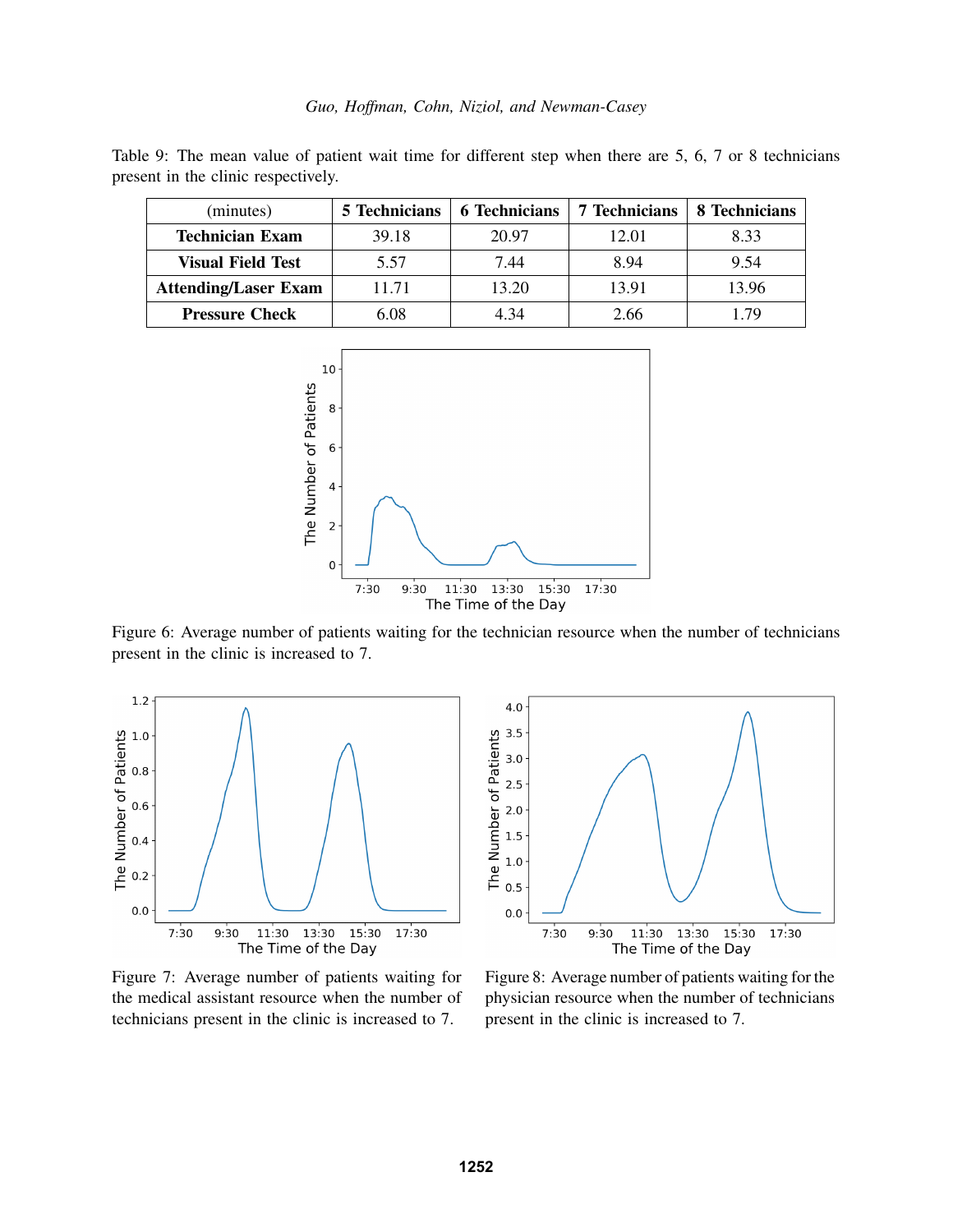## <span id="page-10-8"></span>5 CONCLUSION

Through developing a discrete-event simulation model, we built a virtual environment to represent the actual daily operations of the glaucoma clinic at UM, where the input parameters were derived from electronic health record data and data collected by passive time-motion studies using RFID technology. A number of experiments were carried out to analyze the flow of patients during their visits, and we identified that the most significant current bottleneck in terms of patient wait time was the technician exam. We considered the possibility of adding one, two or three technicians and exam rooms, and implemented what-if experiments to evaluate their outcomes. We found that the clinic would benefit the most if two additional technicians were hired and two additional rooms were equipped, considering the trade-off between patient wait time and practice expense.

To improve the accuracy of our simulation model, we plan to do more provider shadowing in the clinic to collect data regarding the transit time between follow-up exams. Incorporating the no-show and late cancellation rate as well as the compensation from the urgent add-ons explicitly into our simulation model will be another important component of future work. We plan to use the electronic health record data to formulate these uncertainties in a precise manner. As increasing two extra units of technician resource provides sufficient room for further schedule adjustment, and the current workload is unbalanced between the morning session and afternoon sessions (see Figure [6\)](#page-9-1), a potential next step will be evaluating switching slots in the current template to improve the resource utilization and further reduce patient wait time.

### ACKNOWLEDGMENTS

This work is supported by the Bonder Foundation, the University of Michigan (UM) Center for Healthcare Engineering and Patient Safety (CHEPS), grants from the UM MCubed Program, Research to Prevent Blindness (PANC, Career Development Award), and the National Eye Institute (K23EY025320, PANC). We gratefully thank the physicians and staff in the clinic for their support on this project, and thank other CHEPS students for their great work and help.

## **REFERENCES**

- <span id="page-10-6"></span>Babashov, V., I. Aivas, M. Begen, J. Cao, G. Rodrigues, D. DSouza, M. Lock, and G. Zaric. 2017. "Reducing Patient Waiting Times for Radiation Therapy and Improving the Treatment Planning Process: A Discrete-Event Simulation Model (Radiation Treatment Planning)". *Clinical Oncology* 29(6):385–391.
- <span id="page-10-0"></span>Barger, M. A. 2003. "Crossing the Quality Chasm: A New Healthcare System for the 21st Century.(Bookshelf)". *Healthcare Financial Management* 57(3):120–121.
- <span id="page-10-9"></span>Berg, B., B. Denton, H. Nelson, H. Balasubramanian, A. Rahman, A. Bailey, and K. Lindor. 2010. "A Discrete Event Simulation Model to Evaluate Operational Performance of a Colonoscopy Suite". *Medical Decision Making* 30(3):380–387.
- <span id="page-10-7"></span>Berg, B., G. Longley, and J. Dunitz. 2018. "Use of Simulation to Evaluate Resource Assignment Policies in a Multidisciplinary Outpatient Clinic". In *Proceedings of the 2018 Winter Simulation Conference*, edited by M. Rabe, A. A. Juan, N. Mustafee, A. Skoogh, S. Jain, and B. Johansson, 2646–2655. Piscataway, New Jersey: Institute of Electrical and Electronics Engineers, Inc.
- <span id="page-10-5"></span>Cayirli, T., E. Veral, and H. Rosen. 2006. "Designing Appointment Scheduling Systems for Ambulatory Care Services". *Health Care Management Science* 9(1):47–58.
- <span id="page-10-2"></span>Duguay, C., and F. Chetouane. 2007. "Modeling and Improving Emergency Department Systems Using Discrete Event Simulation". *Simulation* 83(4):311–320.
- <span id="page-10-10"></span>Erdogan, S. A., and B. Denton. 2013. "Dynamic Appointment Scheduling of a Stochastic Server with Uncertain Demand". *INFORMS Journal on Computing* 25(1):116–132.
- <span id="page-10-1"></span>Günal, M. M., and M. Pidd. 2010. "Discrete Event Simulation for Performance Modelling in Health Care: A Review of the Literature". *Journal of Simulation* 4(1):42–51.
- <span id="page-10-4"></span>Guo, M., M. Wagner, and C. West. 2004. "Outpatient Clinic Scheduling: A Simulation Approach". In *Proceedings of the 2004 Winter Simulation Conference*, edited by R. G. Ingalls, M. D. Rossetti, J. S. Smith, and B. A. Peters, 1981–1987. Piscataway, New Jersey: Institute of Electrical and Electronics Engineers, Inc.
- <span id="page-10-3"></span>Harper, P. R., and H. Gamlin. 2003. "Reduced Outpatient Waiting Times with Improved Appointment Scheduling: A Simulation Modelling Approach". *OR Spectrum* 25(2):207–222.